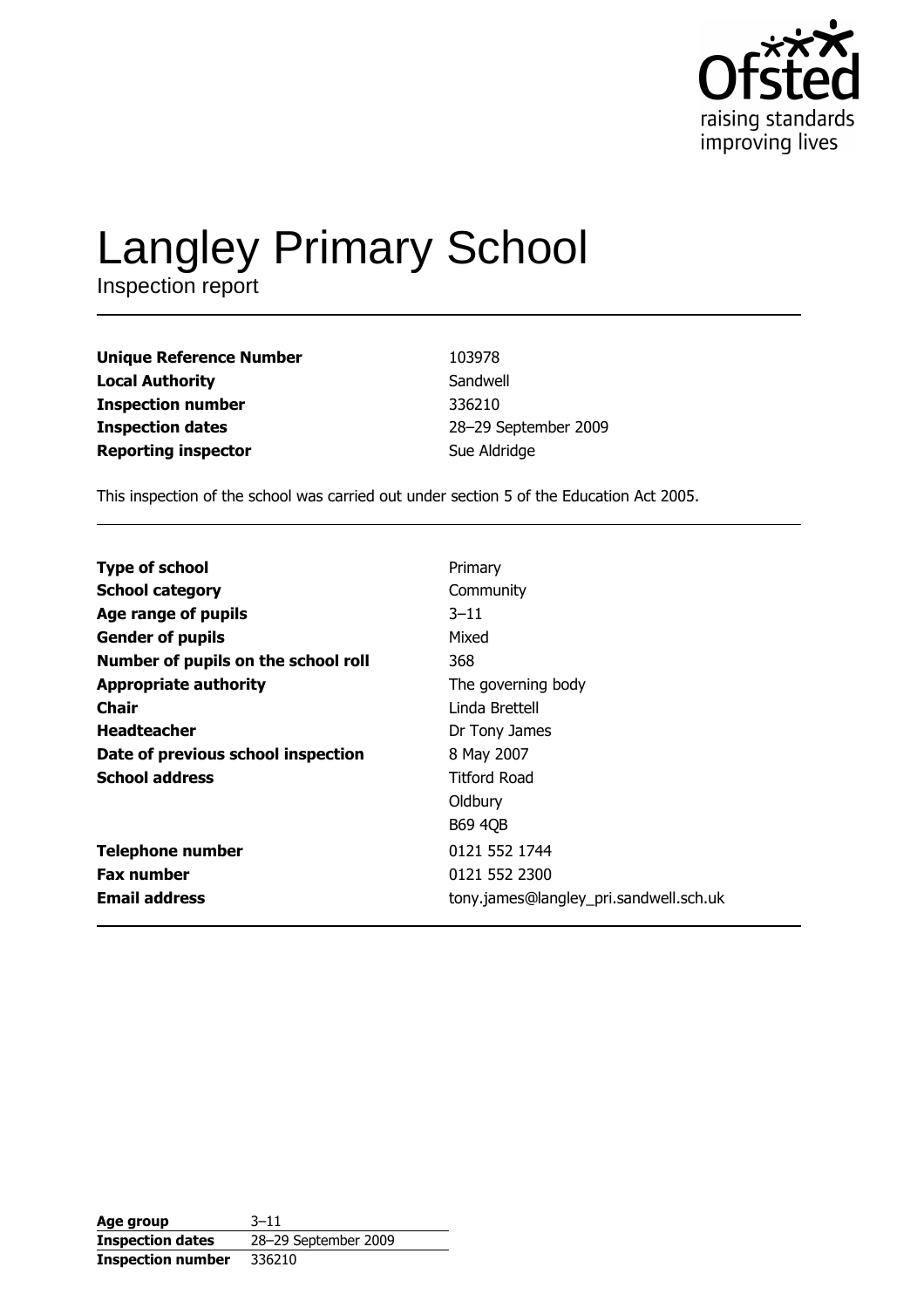The Office for Standards in Education, Children's Services and Skills (Ofsted) regulates and inspects to achieve excellence in the care of children and young people, and in education and skills for learners of all ages. It regulates and inspects childcare and children's social care, and inspects the Children and Family Court Advisory Support Service (Cafcass), schools, colleges, initial teacher training, work-based learning and skills training, adult and community learning, and education and training in prisons and other secure establishments. It rates council children's services, and inspects services for looked after children, safequarding and child protection.

Further copies of this report are obtainable from the school. Under the Education Act 2005, the school must provide a copy of this report free of charge to certain categories of people. A charge not exceeding the full cost of reproduction may be made for any other copies supplied.

If you would like a copy of this document in a different format, such as large print or Braille, please telephone 08456 404045, or email enquiries@ofsted.gov.uk.

You may copy all or parts of this document for non-commercial educational purposes, as long as you give details of the source and date of publication and do not alter the documentation in any way.

Royal Exchange Buildings St Ann's Square Manchester M2 7LA T: 08456 404045 Textphone: 0161 618 8524 E: enquiries@ofsted.gov.uk W: www.ofsted.gov.uk © Crown copyright 2009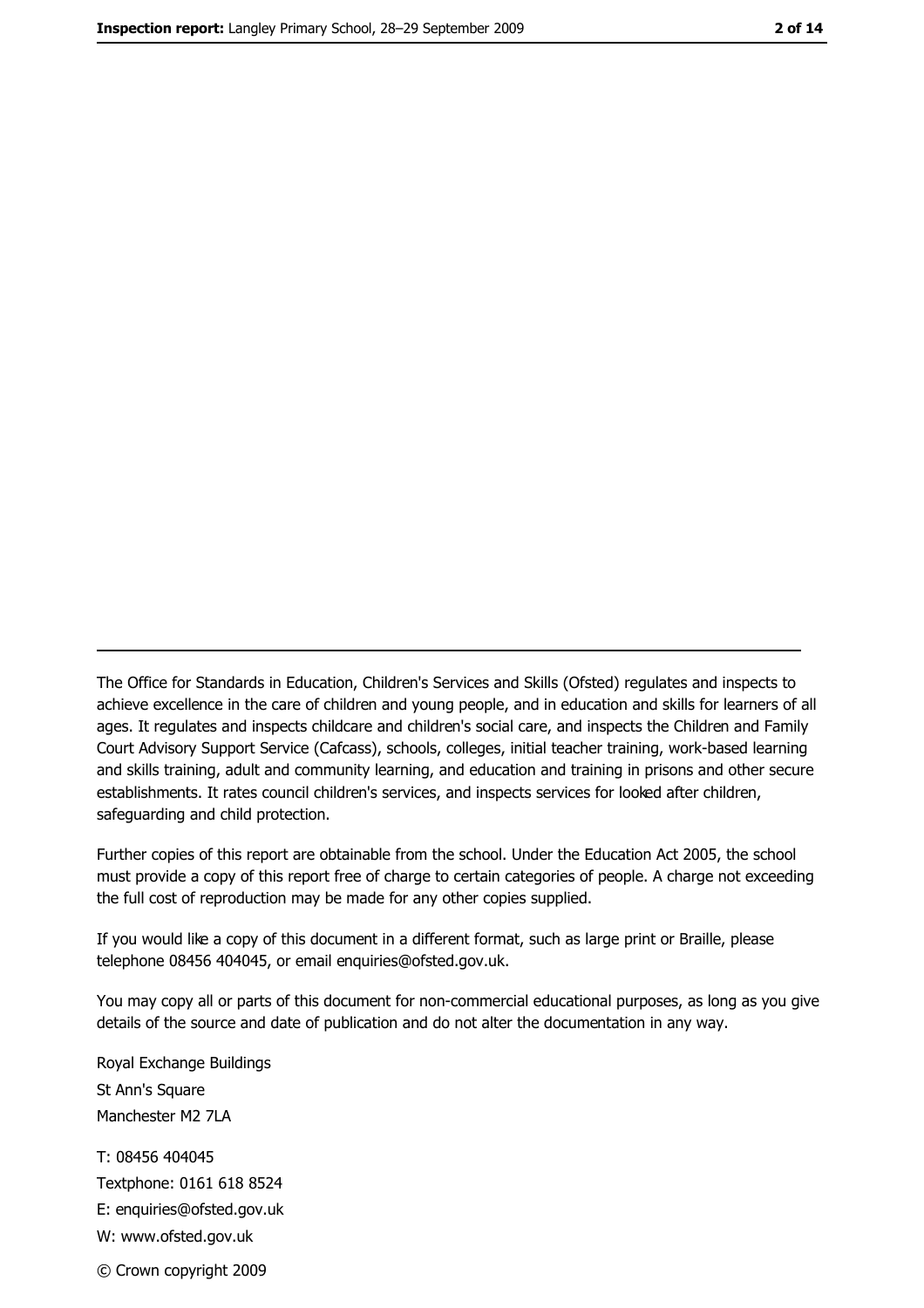# **Introduction**

This inspection was carried out by four additional inspectors. The inspectors visited 19 lessons, and held meetings and informal discussions with governors, staff, pupils, parents and a representative of the local authority. They observed the school's work, and looked at the school's records, including those showing progress made by pupils, analysis of pupils' progress last year, plans for improvement, and external evaluations of the school's work.

The inspection team reviewed many aspects of the school's work. It looked in detail at the following:

- the effectiveness of the provision in raising attainment, particularly that of boys  $\blacksquare$
- whether development work has been sharply focussed on improving pupils'  $\blacksquare$ achievement
- the school's capacity to sustain improvement.  $\blacksquare$

# **Information about the school**

Langley is a large urban primary school. When children enter the nursery their skills are most often well below those expected. Most pupils are of White British heritage but there are above average proportions of pupils from minority ethnic groups. The percentage of pupils eligible for free school meals is above the national average and is too for pupils for whom English is an additional language. The proportion of pupils with special educational needs and/or disabilities is below average; these are mainly pupils with moderate learning difficulties or behavioural, social and emotional difficulties. As part of a local project aimed at raising standards, the school has received additional funding and support from the local authority since the last inspection. A new headteacher and deputy headteacher joined the school in September. The school has achieved the Platinum Healthy Schools Award.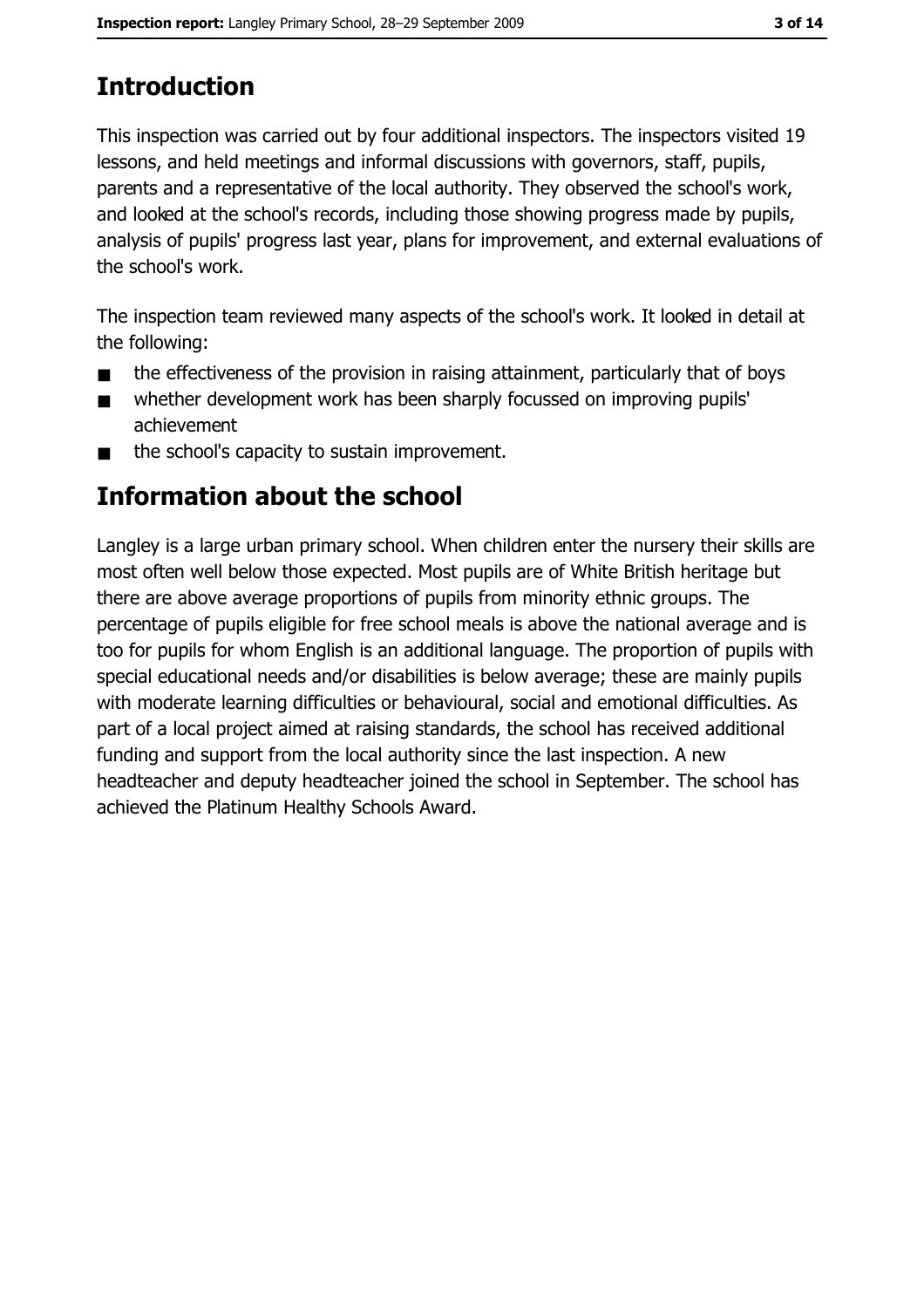# **Inspection judgements**

## Overall effectiveness: how good is the school?

#### The school's capacity for sustained improvement

## **Main findings**

In accordance with section 13 (3) of the Education Act 2005, HMCI is of the opinion that this school requires special measures because it is failing to give its pupils an acceptable standard of education and the persons responsible for leading, managing or governing the school are not demonstrating the capacity to secure the necessary improvement in the school.

Children in the Early Years Foundation Stage enter with generally low levels of basic skills. They settle well and have a sound start to their education, making satisfactory progress in all areas of learning. There is not enough emphasis on adult-led sessions to develop early literacy and numeracy skills in the reception class to secure good progress in these areas, and so children are not well prepared for the demands of more formal learning. The manager for the provision has made effective use of the data available, has a secure grasp of what needs to be done and suitable plans for improvement. The newly appointed headteacher and deputy headteacher have experience of school improvement work in similar schools. Staff are fully committed to school improvement. They work hard to secure better outcomes for pupils, but improvement planning is not helping to drive improvement because targets are not always both challenging and realistic, actions are not expressed with sufficient clarity, and success is not measured precisely in terms of its impact on pupils' learning and development. Nonetheless, there have been some modest improvements in outcomes since the last inspection, particularly for younger pupils. However, standards by Year 6 have remained too low and there has been a decline in the progress made by older pupils each year since the last inspection. In most years, boys' attainment and progress has compared unfavourably with girls and standards reached by pupils with special educational needs and/or disabilities are too low. This places pupils at a considerable disadvantage when they move on to secondary school.

Pupils' inadequate progress is linked to significant weaknesses in teaching, particularly low levels of challenge, limited expectations of work rate and behaviour, and poor management of pupils. There is some good and even outstanding teaching, but effective practice has not been shared well enough. Weaknesses in attitudes to learning, low capacity for independent working, poor behaviour and low attendance rates play their part in limiting progress. Low attendance is a particular problem amongst pupils with special educational needs and/or disabilities. Too many pupils are allowed to take holidays during the school term, including those who already have poor attendance. Fixed term exclusions are too high and occur before the school has tried alternative strategies, such as out-of-class support. The school's arrangements to encourage good behaviour and attendance have not been sufficiently successful, and while they have

| 4 |
|---|
| 4 |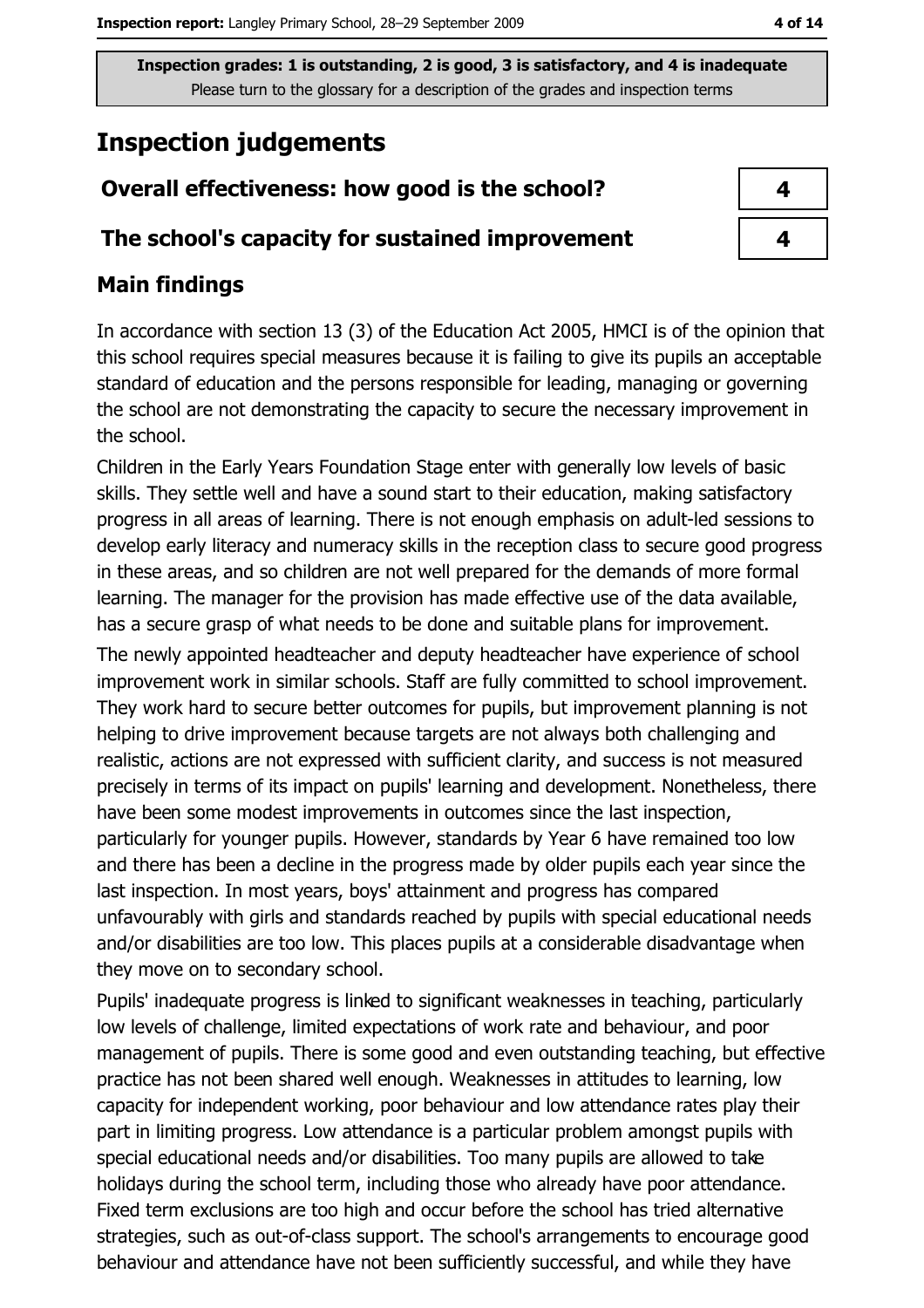been strengthened considerably by the new headteacher, the impact of this is not yet secure.

Weaknesses in self-evaluation are at the root of the slow pace of improvement. Evaluation has been carried out mainly by senior leaders and their assessments of the quality of teaching are over-generous, because they have not taken sufficient account of its impact on learning and progress. Teachers responsible for subjects or vulnerable groups of pupils have tracked pupils' progress, but have not been involved effectively in analysing the information in order to work out precisely where weaknesses lie, or to measure the impact of changes. As a result, they are unsure why improvement has been slow, what works well and what does not. Despite efforts to recruit, there is not a full complement of governors, and although governors are committed to the school they do not meet all their statutory duties or challenge the school enough on its work. Pupils' spiritual, moral, social and cultural development is satisfactory. They have a good grasp of how to lead healthy lives and make sensible choices. Most feel safe in school and enjoy attending. A few have concerns about bullying, though they are confident that adults will listen to their concerns. Pupils willingly take on responsibilities and make a satisfactory contribution to the community.

## What does the school need to do to improve further?

- Increase the rate of progress made by pupils in reading, writing, mathematics and  $\blacksquare$ science so that 80% make significant improvement each year by ensuring that
	- work provides a challenge for pupils of all abilities
	- teachers have high expectations of pupils' behaviour, engagement in tasks and work rate and that they communicate these clearly to pupils in lessons
	- pupils have greater opportunities to develop their ability to work independently.
- Raise attendance to 94% and reduce the rate of exclusion by
	- ensuring that the school's behaviour policy is implemented consistently across  $\overline{\phantom{a}}$ the school
	- developing strategies that enable pupils to remain in school and continue learning as an alternative to fixed-term exclusion
	- strengthening partnerships with external agencies to provide more effective support for pupils who are poor attenders or who need help to improve their behaviour
	- reducing the number of holidays taken during the school term.
- Strengthen the capacity for improvement by  $\blacksquare$ 
	- involving all leaders in the process of evaluation, in particular the evaluation of progress made by different groups of pupils
	- linking the evaluation of teaching to its impact on pupils' progress
	- revising the school improvement plan so that targets are both challenging and realistic, are accompanied by clear action plans and have success criteria that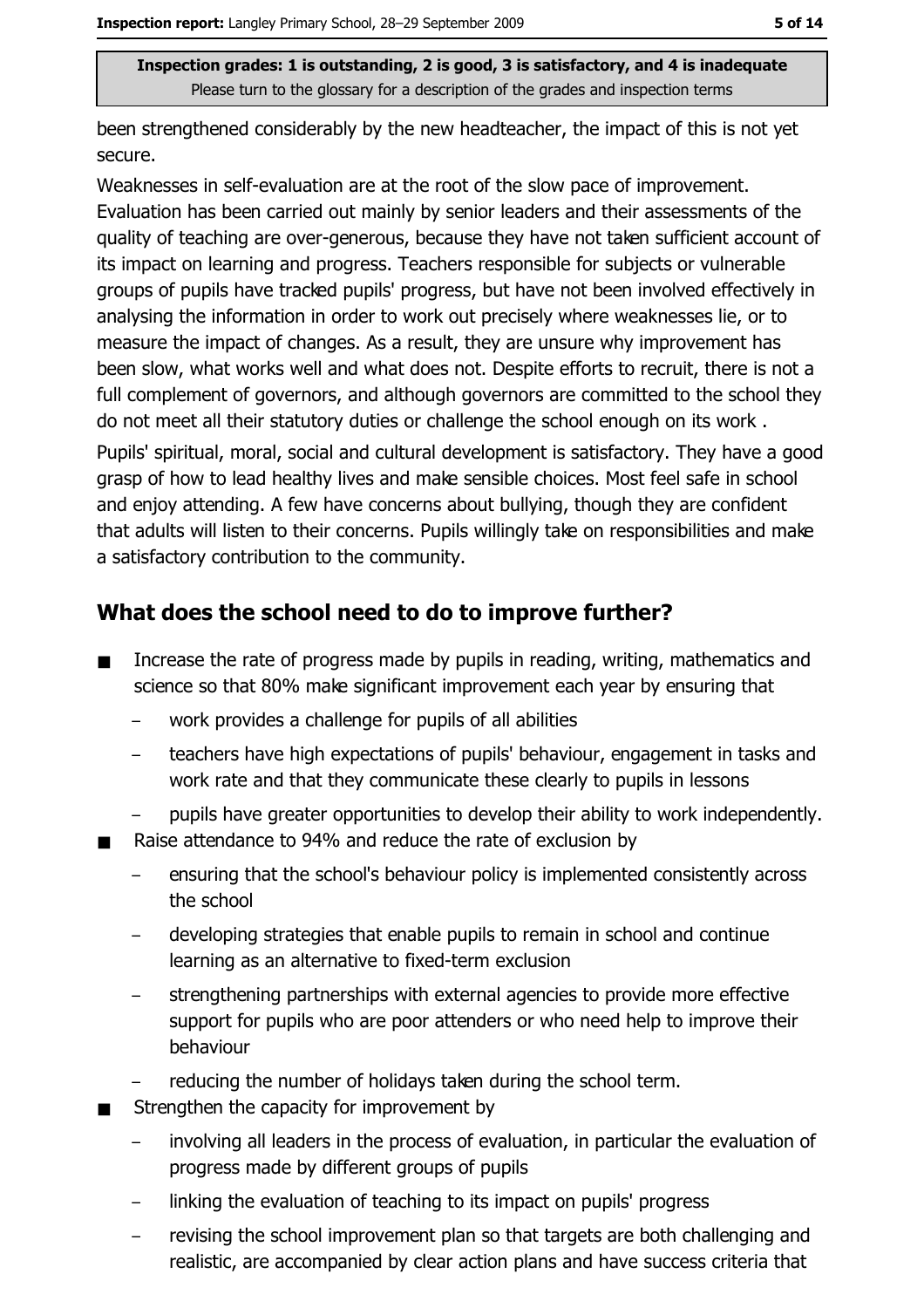are linked to outcomes for pupils

- ensuring that governors meet their statutory duties in relation to community cohesion and equality of opportunity
- developing the role of governors in challenging and holding the school to account for its work.
- In the Early Years Foundation Stage, increase the progress made by children by providing more structured opportunities for them to acquire literacy and numeracy skills.

#### Outcomes for individuals and groups of pupils

Although pupils enjoy coming to school they do not achieve well enough and standards are not rising fast enough across the school. In the 2009 national tests, standards were better in Year 2 than they have been for some time, but in Year 6 they remained low. The school's information on the progress made in each year group last year shows that in almost all year groups there was insufficient progress made in at least one of the core areas, reading, writing, mathematics and science. In many lessons, pupils do not make enough progress. For instance, they show a lack of interest or application or they work at too slow a pace, chatting about topics other than their work when they should be getting on quietly. The boys are generally less well motivated than the girls. When progress is good or better, pupils are inspired by teaching, keen to complete work and work at a good pace. They rise to the high expectations of staff and are motivated by timed tasks. The school does not analyse the progress made by different groups to see whether any groups are making better progress than others, although it tracks the progress of individuals each half-term. There is no significant difference in the progress made during lessons by pupils with special educational needs and/or disabilities or those from minority ethnic groups.

These are the grades for pupils' outcomes

| Pupils' achievement and the extent to which they enjoy their learning                                       |  |  |
|-------------------------------------------------------------------------------------------------------------|--|--|
| Taking into account:<br>Pupils' attainment <sup>1</sup>                                                     |  |  |
| The quality of pupils' learning and their progress                                                          |  |  |
| The quality of learning for pupils with special educational needs and/or<br>disabilities and their progress |  |  |
| The extent to which pupils feel safe                                                                        |  |  |

4

The grades for attainment and attendance are: 1 is high; 2 is above average; 3 is broadly average; and 4 is low.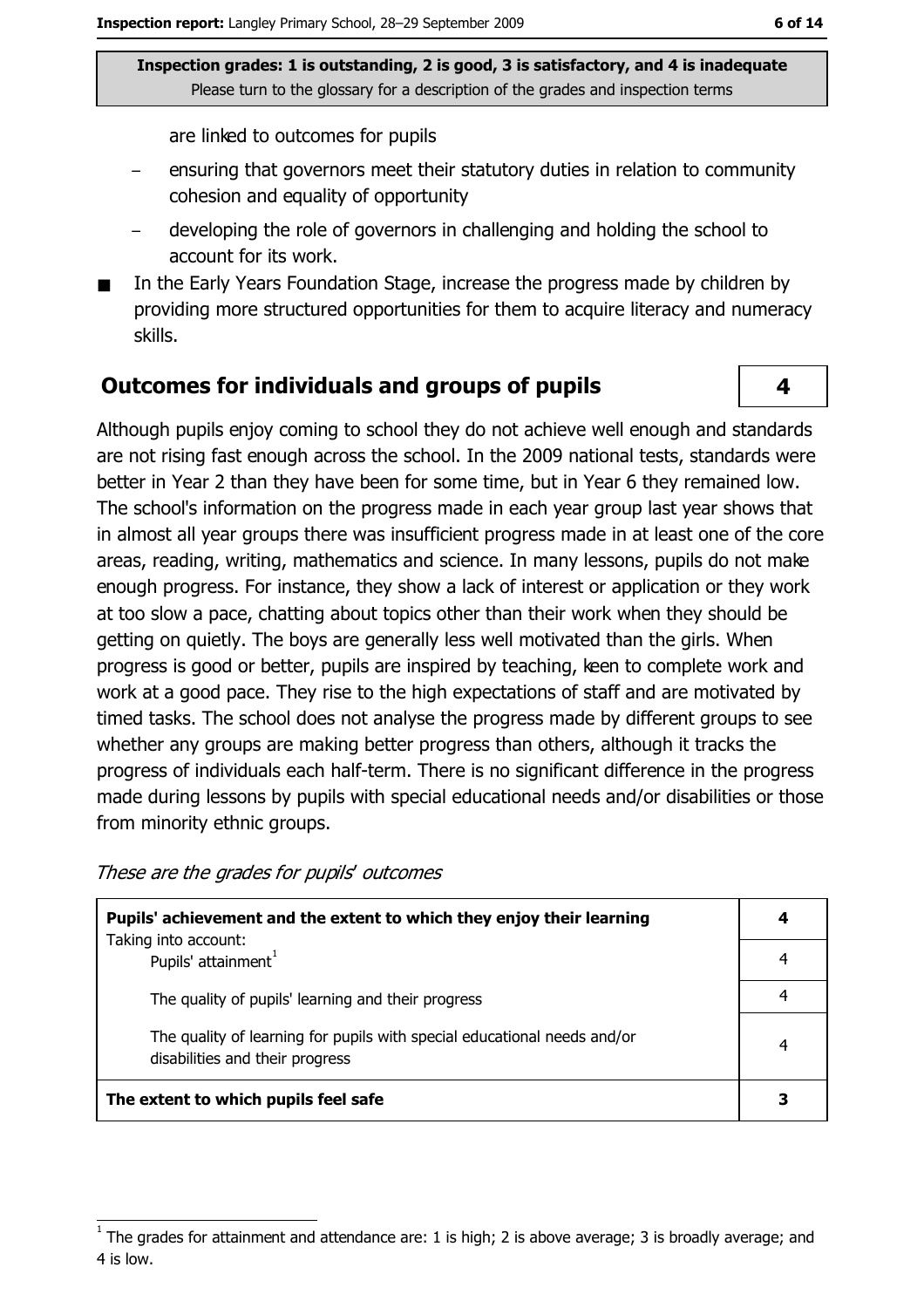| Inspection grades: 1 is outstanding, 2 is good, 3 is satisfactory, and 4 is inadequate |  |
|----------------------------------------------------------------------------------------|--|
| Please turn to the glossary for a description of the grades and inspection terms       |  |

| <b>Pupils' behaviour</b>                                                                                                  | 4 |
|---------------------------------------------------------------------------------------------------------------------------|---|
| The extent to which pupils adopt healthy lifestyles                                                                       | 2 |
| The extent to which pupils contribute to the school and wider community                                                   | 3 |
| The extent to which pupils develop workplace and other skills that will<br>contribute to their future economic well-being |   |
| Taking into account:<br>Pupils' attendance <sup>1</sup>                                                                   | 4 |
| The extent of pupils' spiritual, moral, social and cultural development                                                   |   |

#### How effective is the provision?

The planned curriculum is satisfactory and provides some good opportunities for enrichment that are enjoyed by pupils, such as visits and residential school journeys. However, there are many weaknesses in teaching. The quidance and support given to pupils is not effective in helping them improve their behaviour and attendance. When teaching is inadequate, the management of pupils is not secure and so time is lost in dealing with low level disruption. Low expectations are evident in a lack of challenge. For example it is not always made clear to pupils what they should have achieved by the end of a session of independent working. As a result, they coast and chat instead of getting on with a sense of urgency. In general, teachers assess pupils' skills and knowledge accurately, and use this adequately to plan work. This has recently been strengthened by setting pupils individual targets, and pupils approve of this. However, planning does not always take account of the personal targets for those with special educational needs and/or disabilities and there is an over reliance on providing adult support for these pupils, rather than giving them different tasks, for instance. This practice limits their development as independent learners. There is suitable support for pupils learning to speak English and some intervention programmes have been successful in accelerating their progress in this. A learning mentor has had significant success in improving attendance for some, but this has not extended to all those that need help, and links with the education welfare officer are not effective in securing the necessary improvements. Holidays during term-time have been approved for some persistent absentees. As a result there has been a downward trend in attendance. The school's behaviour policy is inconsistently applied and there are too many fixed-term exclusions of those who have behavioural difficulties. Strategies to help these pupils improve do not go far enough. There are behaviour management plans, for instance, but no arrangements until recently for pupils to work outside the classroom when their behaviour disturbs others.

These are the grades for the quality of provision

3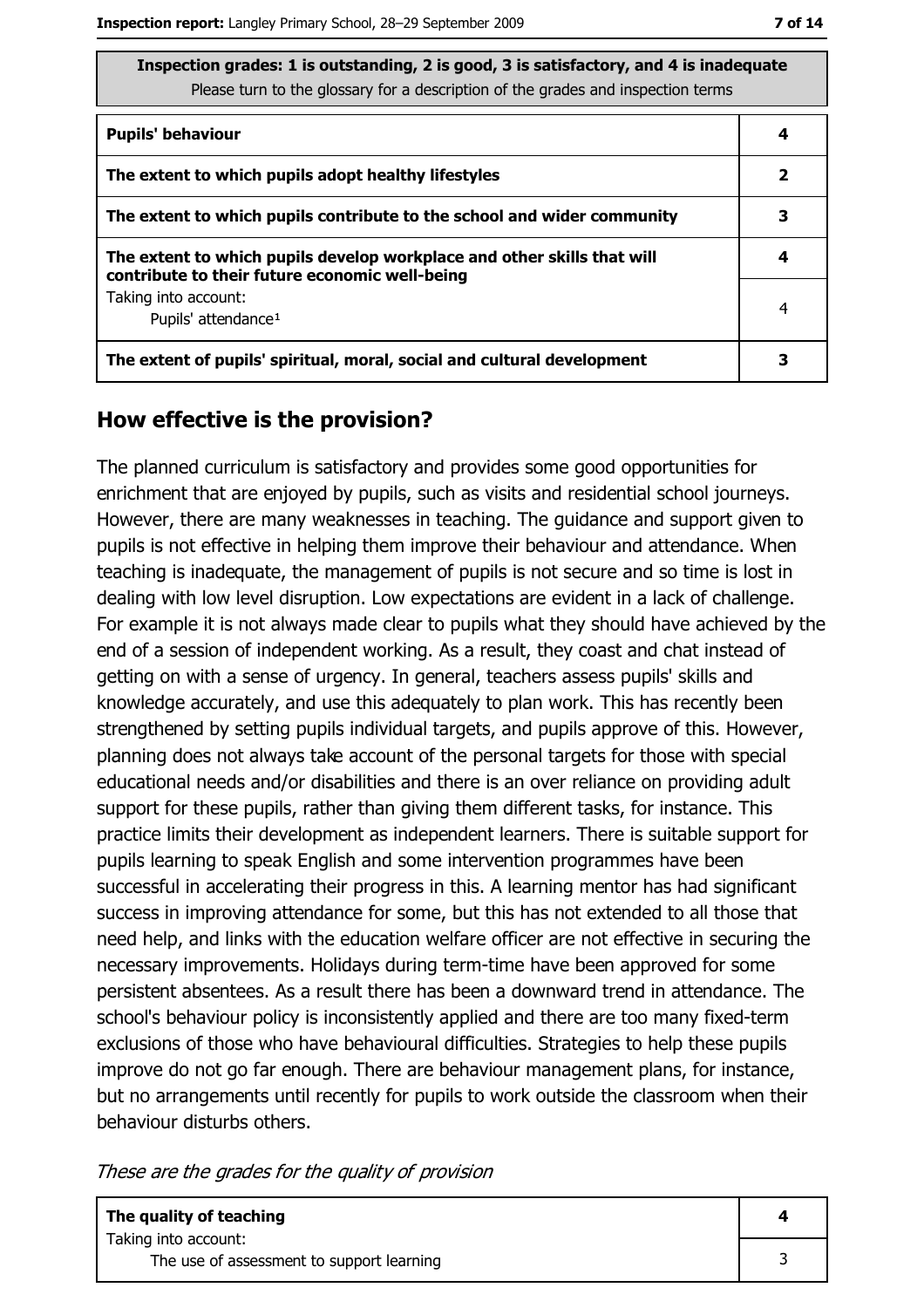| Inspection grades: 1 is outstanding, 2 is good, 3 is satisfactory, and 4 is inadequate<br>Please turn to the glossary for a description of the grades and inspection terms |   |  |
|----------------------------------------------------------------------------------------------------------------------------------------------------------------------------|---|--|
| The extent to which the curriculum meets pupils' needs, including, where<br>relevant, through partnerships                                                                 | З |  |
| The effectiveness of care, guidance and support                                                                                                                            |   |  |

#### How effective are leadership and management?

Although the new leaders have accurately identified the broad areas that need improving, the developments that have taken place have contributed little to raising standards. The development plan has not been effective in securing the amount of improvement needed and is not precise enough about how the impact of initiatives on pupils' attainment will be evaluated. In the past middle managers have not been fully involved in self evaluation and as result they lack the skills to analyse effectively the schools performance. Governors ensure that there are robust arrangements for child protection and the vetting of staff and these are regularly reviewed. Pupils' feelings of safety and security are limited by a lack of vigilance on the part of some staff at lunchtimes in ensuring that disagreements and incidents are dealt with appropriately. A small number of governors share many responsibilities between them and this has led to a delay in fulfilling their duties in respect of community cohesion. A nominated governor was identified in June this year, but there has been no audit of what the school currently does or identification of what more needs to be done. There is a disability access plan, but governors have not reviewed this or reported on it as required. The limited analysis of the progress made by different groups, including boys and girls, is a significant omission given that data supplied annually to the school indicates considerable differences.

| The effectiveness of leadership and management in embedding ambition and<br>driving improvement                                                                     |   |
|---------------------------------------------------------------------------------------------------------------------------------------------------------------------|---|
| Taking into account:<br>The leadership and management of teaching and learning                                                                                      | 4 |
| The effectiveness of the governing body in challenging and supporting the<br>school so that weaknesses are tackled decisively and statutory responsibilities<br>met | 4 |
| The effectiveness of the school's engagement with parents and carers                                                                                                | з |
| The effectiveness of partnerships in promoting learning and well-being                                                                                              | 4 |
| The effectiveness with which the school promotes equality of opportunity and<br>tackles discrimination                                                              | 4 |
| The effectiveness of safeguarding procedures                                                                                                                        | з |
| The effectiveness with which the school promotes community cohesion                                                                                                 | 4 |
| The effectiveness with which the school deploys resources to achieve<br>value for money                                                                             | 4 |

These are the grades for leadership and management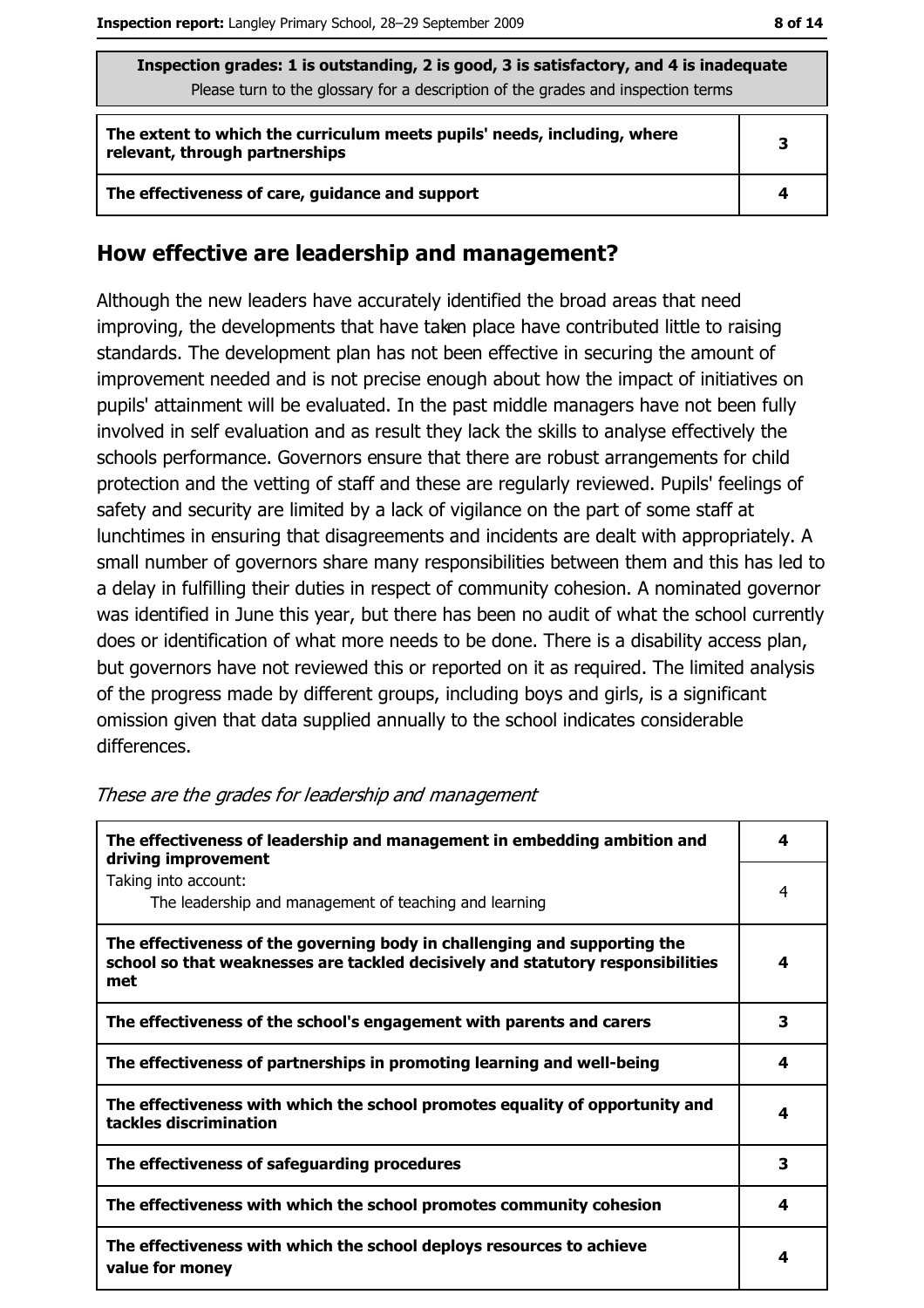### **Early Years Foundation Stage**

Children clearly feel secure and enjoy their time at school. From generally low starting points they make satisfactory progress, growing in confidence, developing their ability to get on with others and to learn. There is a good emphasis on hygiene and children remember to wash their hands, after playing outside for instance. Effective use is made of the outdoor learning area and the school environment, such as when children learn about nature by exploring the woodland area. There is a suitable balance of experiences across the areas of learning. However, there are not enough structured activities to systematically encourage basic reading, writing and numeracy skills in the reception class. Boys are less inclined to select activities that develop skills such as writing during sessions when they are able to select what they do. Parents value the provision and the way that it encourages children's enjoyment and progress, as well as the easy access to staff.

These are the grades for the Early Years Foundation Stage

| <b>Overall effectiveness of the Early Years Foundation Stage</b><br>Taking into account:     | 3 |
|----------------------------------------------------------------------------------------------|---|
| Outcomes for children in the Early Years Foundation Stage                                    |   |
| The quality of provision in the Early Years Foundation Stage                                 |   |
| The effectiveness of leadership and management of the Early Years<br><b>Foundation Stage</b> | 3 |

#### **Views of parents and carers**

Parents are positive about what the school provides for their children. They are confident that children are safe there and all say that pupils enjoy school. They are less satisfied with the way that the school manages unacceptable behaviour, and inspectors agree with this. A small number wrote to say that they have noted improvements this term.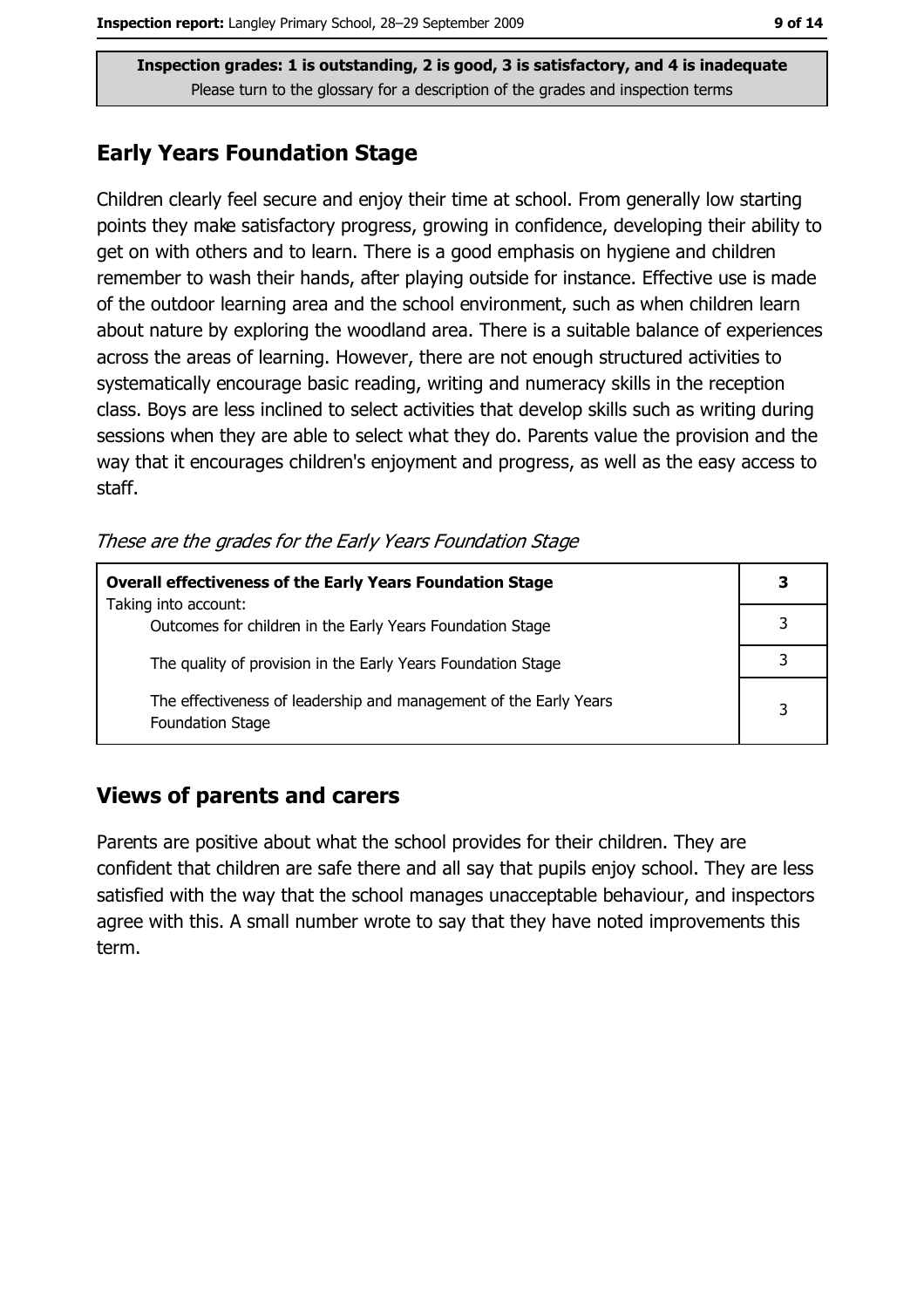#### Responses from parents and carers to Ofsted's questionnaire

Ofsted invited all the registered parents and carers of pupils registered at Langley Primary to complete a questionnaire about their views of the school.

In the questionnaire, parents and carers were asked to record how strongly they agreed with 13 statements about the school. The inspection team received 46 completed questionnaires by the end of the on-site inspection. In total, there are 367 pupils registered at the school.

| <b>Statements</b>                                                                                                                                                                                                                                       |              | <b>Strongly</b><br><b>Agree</b><br><b>Agree</b> |              | <b>Disagree</b> |                |                | <b>Strongly</b><br>disagree |               |
|---------------------------------------------------------------------------------------------------------------------------------------------------------------------------------------------------------------------------------------------------------|--------------|-------------------------------------------------|--------------|-----------------|----------------|----------------|-----------------------------|---------------|
|                                                                                                                                                                                                                                                         | <b>Total</b> | $\frac{0}{0}$                                   | <b>Total</b> | $\frac{0}{0}$   | <b>Total</b>   | $\frac{0}{0}$  | <b>Total</b>                | $\frac{0}{0}$ |
| My child enjoys school                                                                                                                                                                                                                                  | 24           | 52                                              | 21           | 46              | $\mathbf 0$    | 0              | $\mathbf{0}$                | 0             |
| The school keeps my child<br>safe                                                                                                                                                                                                                       | 24           | 52                                              | 22           | 48              | $\mathbf 0$    | 0              | 0                           | 0             |
| The school informs me<br>about my child's progress                                                                                                                                                                                                      | 19           | 41                                              | 24           | 52              | $\overline{3}$ | 7              | $\mathbf{0}$                | 0             |
| My child is making enough<br>progress at this school                                                                                                                                                                                                    | 21           | 46                                              | 22           | 48              | 3              | 7              | 0                           | 0             |
| The teaching is good at this<br>school                                                                                                                                                                                                                  | 24           | 52                                              | 18           | 39              | 1              | $\overline{2}$ | 0                           | 0             |
| The school helps me to<br>support my child's learning                                                                                                                                                                                                   | 23           | 50                                              | 20           | 43              | $\mathbf{1}$   | $\overline{2}$ | 0                           | 0             |
| The school helps my child to<br>have a healthy lifestyle                                                                                                                                                                                                | 21           | 46                                              | 21           | 46              | $\overline{4}$ | 9              | 0                           | 0             |
| The school makes sure that<br>my child is well prepared for<br>the future (for example<br>changing year group,<br>changing school, and for<br>children who are finishing<br>school, entering further or<br>higher education, or<br>entering employment) | 18           | 39                                              | 17           | 37              | $\overline{2}$ | 4              | 0                           | 0             |
| The school meets my child's<br>particular needs                                                                                                                                                                                                         | 18           | 39                                              | 19           | 41              | $\overline{2}$ | 4              | 0                           | 0             |
| The school deals effectively<br>with unacceptable behaviour                                                                                                                                                                                             | 16           | 35                                              | 17           | 37              | 10             | 22             | 0                           | 0             |
| The school takes account of<br>my suggestions and<br>concerns                                                                                                                                                                                           | 17           | 37                                              | 22           | 48              | $\overline{2}$ | 4              | 0                           | 0             |
| The school is led and<br>managed effectively                                                                                                                                                                                                            | 15           | 33                                              | 24           | 52              | $\mathbf{1}$   | $\overline{2}$ | 0                           | 0             |
| Overall, I am happy with my<br>child's experience at this<br>school                                                                                                                                                                                     | 24           | 52                                              | 19           | 41              | $\mathbf{1}$   | $\overline{2}$ | 0                           | 0             |

The table above summarises the responses that parents and carers made to each statement. The percentages indicate the proportion of parents and carers giving that response out of the total number of completed questionnaires. Where one or more parents and carers chose not to answer a particular question, the percentages will not add up to 100%.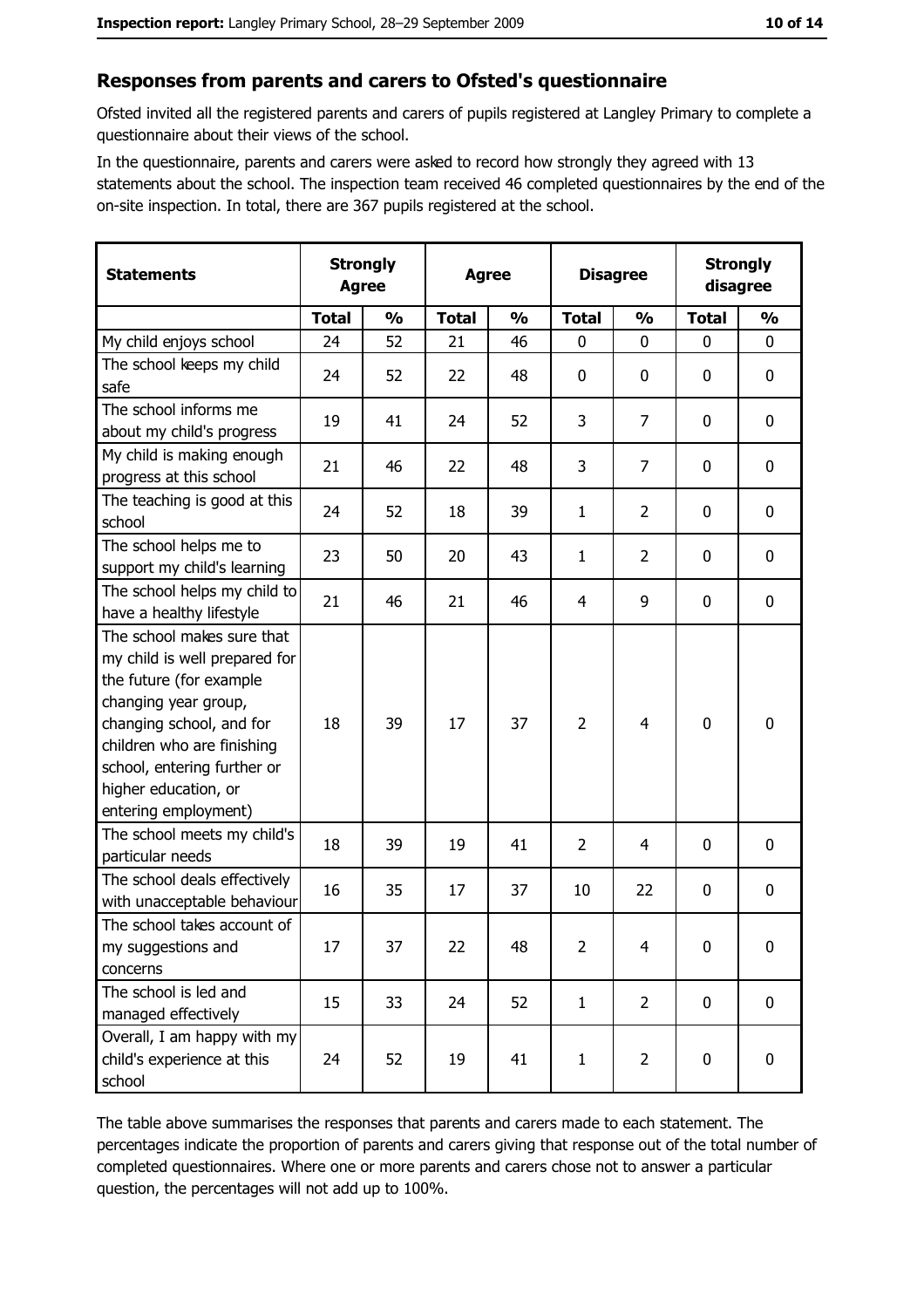# Glossary

| <b>Grade</b> | <b>Judgement</b> | <b>Description</b>                                                                                                                                                                                                               |
|--------------|------------------|----------------------------------------------------------------------------------------------------------------------------------------------------------------------------------------------------------------------------------|
| Grade 1      | Outstanding      | These features are highly effective. An oustanding<br>school provides exceptionally well for its pupils' needs.                                                                                                                  |
| Grade 2      | Good             | These are very positive features of a school. A school<br>that is good is serving its pupils well.                                                                                                                               |
| Grade 3      | Satisfactory     | These features are of reasonable quality. A satisfactory<br>school is providing adequately for its pupils.                                                                                                                       |
| Grade 4      | Inadequate       | These features are not of an acceptable standard. An<br>inadequate school needs to make significant<br>improvement in order to meet the needs of its pupils.<br>Ofsted inspectors will make further visits until it<br>improves. |

## What inspection judgements mean

### Overall effectiveness of schools inspected between September 2007 and July 2008

|                       | Overall effectiveness judgement (percentage of<br>schools) |      |                     |                   |
|-----------------------|------------------------------------------------------------|------|---------------------|-------------------|
| <b>Type of school</b> | <b>Outstanding</b>                                         | Good | <b>Satisfactory</b> | <b>Inadequate</b> |
| Nursery schools       | 39                                                         | 58   | 3                   | 0                 |
| Primary schools       | 13                                                         | 50   | 33                  | 4                 |
| Secondary schools     | 17                                                         | 40   | 34                  | 9                 |
| Sixth forms           | 18                                                         | 43   | 37                  | $\overline{2}$    |
| Special schools       | 26                                                         | 54   | 18                  | $\overline{2}$    |
| Pupil referral units  | 7                                                          | 55   | 30                  | 7                 |
| All schools           | 15                                                         | 49   | 32                  | 5                 |

New school inspection arrangements were introduced on 1 September 2009. This means that inspectors now make some additional judgements that were not made previously.

The data in the table above were reported in The Annual Report of Her Majesty's Chief Inspector of Education, Children's Services and Skills 2007/08.

Percentages are rounded and do not always add exactly to 100. Secondary school figures include those that have sixth forms, and sixth form figures include only the data specifically for sixth form inspection judgements.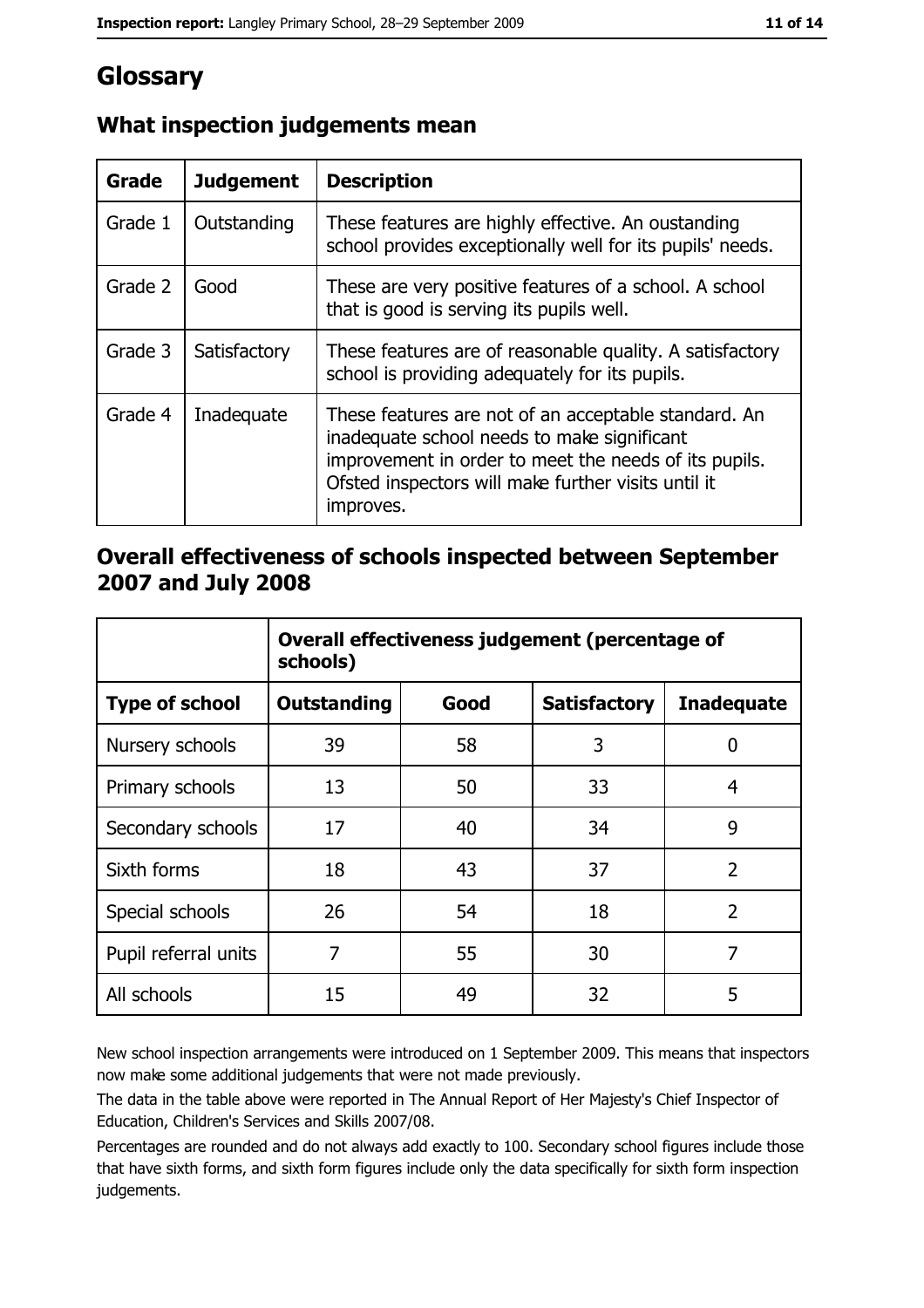# **Common terminology used by inspectors**

| Achievement:                  | the progress and success of a pupil in<br>their learning, development or training.                                                                                                                                                                                                                           |  |  |
|-------------------------------|--------------------------------------------------------------------------------------------------------------------------------------------------------------------------------------------------------------------------------------------------------------------------------------------------------------|--|--|
| Attainment:                   | the standard of the pupils' work shown by<br>test and examination results and in<br>lessons.                                                                                                                                                                                                                 |  |  |
| Capacity to improve:          | the proven ability of the school to<br>continue improving. Inspectors base this<br>judgement on what the school has<br>accomplished so far and on the quality of<br>its systems to maintain improvement.                                                                                                     |  |  |
| Leadership and management:    | the contribution of all the staff with<br>responsibilities, not just the headteacher,<br>to identifying priorities, directing and<br>motivating staff and running the school.                                                                                                                                |  |  |
| Learning:                     | how well pupils acquire knowledge,<br>develop their understanding, learn and<br>practise skills and are developing their<br>competence as learners.                                                                                                                                                          |  |  |
| <b>Overall effectiveness:</b> | inspectors form a judgement on a school's<br>overall effectiveness based on the findings<br>from their inspection of the school. The<br>following judgements, in particular,<br>influence what the overall effectiveness<br>judgement will be.                                                               |  |  |
|                               | The school's capacity for sustained<br>improvement.<br>Outcomes for individuals and groups<br>of pupils.<br>The quality of teaching.<br>The extent to which the curriculum<br>meets pupil's needs, including where<br>relevant, through partnerships.<br>The effectiveness of care, guidance<br>and support. |  |  |
| Progress:                     | the rate at which pupils are learning in<br>lessons and over longer periods of time. It<br>is often measured by comparing the<br>pupils' attainment at the end of a key<br>stage with their attainment when they<br>started.                                                                                 |  |  |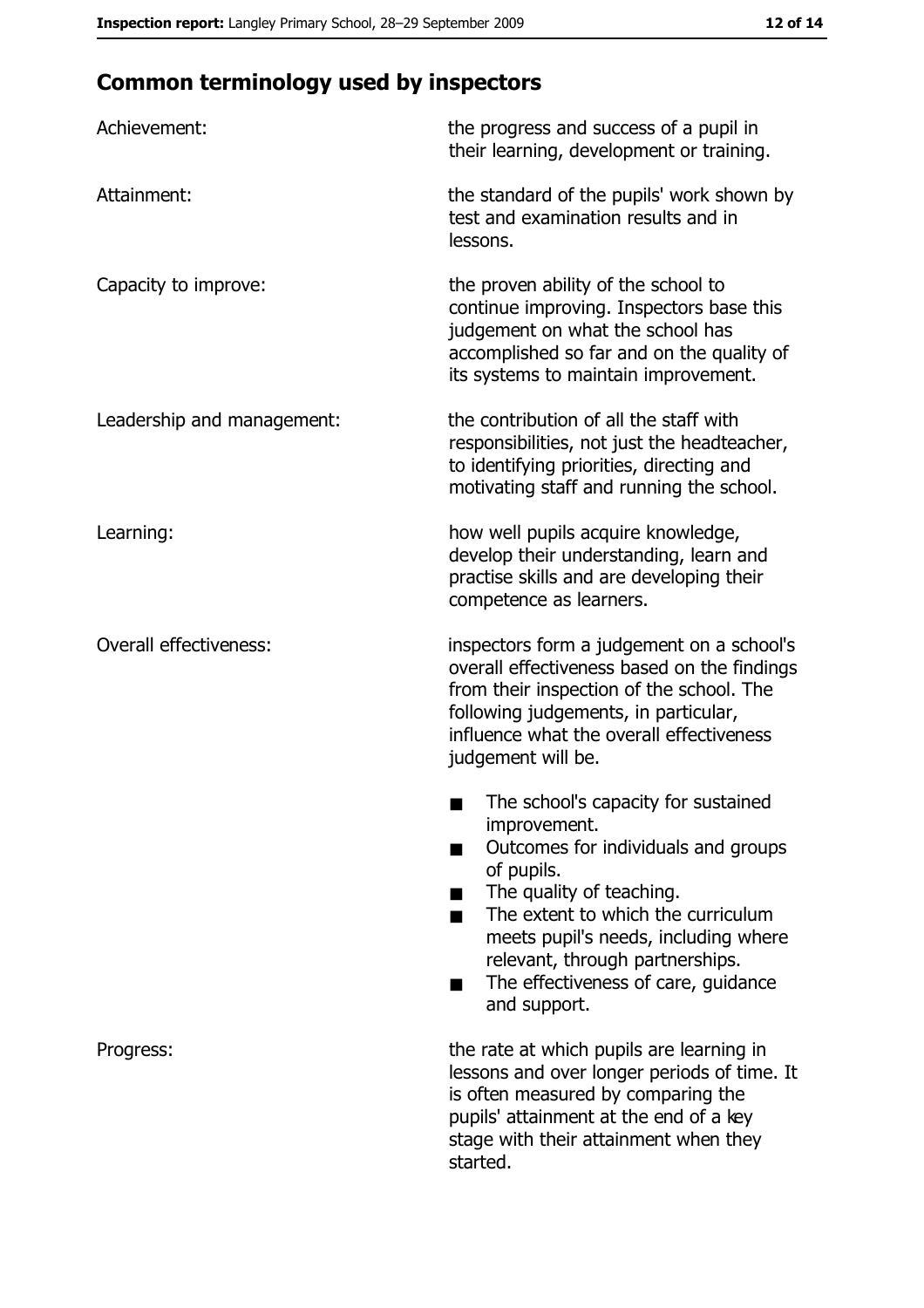This letter is provided for the school, parents and carers to share with their children. It describes Ofsted's main findings from the inspection of their school.



30 September 2009

Dear Pupils

Inspection of Langley School, Oldbury, B69 4QB

You may remember that inspectors came to your school some time ago to see how well you are all doing. We are grateful to those of you who completed questionnaires and the group that spoke to one of us about school life.

We found out that children in the Nursery and Reception classes make satisfactory progress. We were pleased to see that you eat and drink sensibly at school and take plenty of exercise. Most of you say that you feel safe at school but a few are concerned about bullying. You are willing to take responsibility and help others in school as well as in the local community.

Our main concerns are that

- too many of you are not making enough progress to enable you to get the basic  $\blacksquare$ skills that you need to manage when you go to secondary school
- attendance is too low and there are too many exclusions  $\blacksquare$
- behaviour is not good enough in some lessons and it gets in the way of learning  $\blacksquare$
- the school has not improved enough since the last time inspectors visited.  $\blacksquare$

We have asked the school to improve in all of these areas and have decided that the school should have help to do this. This means that inspectors will visit more often than is usual and they will check to see how much progress is being made.

Your help in making the school a better place is very important, especially, for some of you, improving your attendance, your behaviour in lessons and the rate at which you work.

We wish you all the best.

Yours sincerely,

Mrs S Aldridge